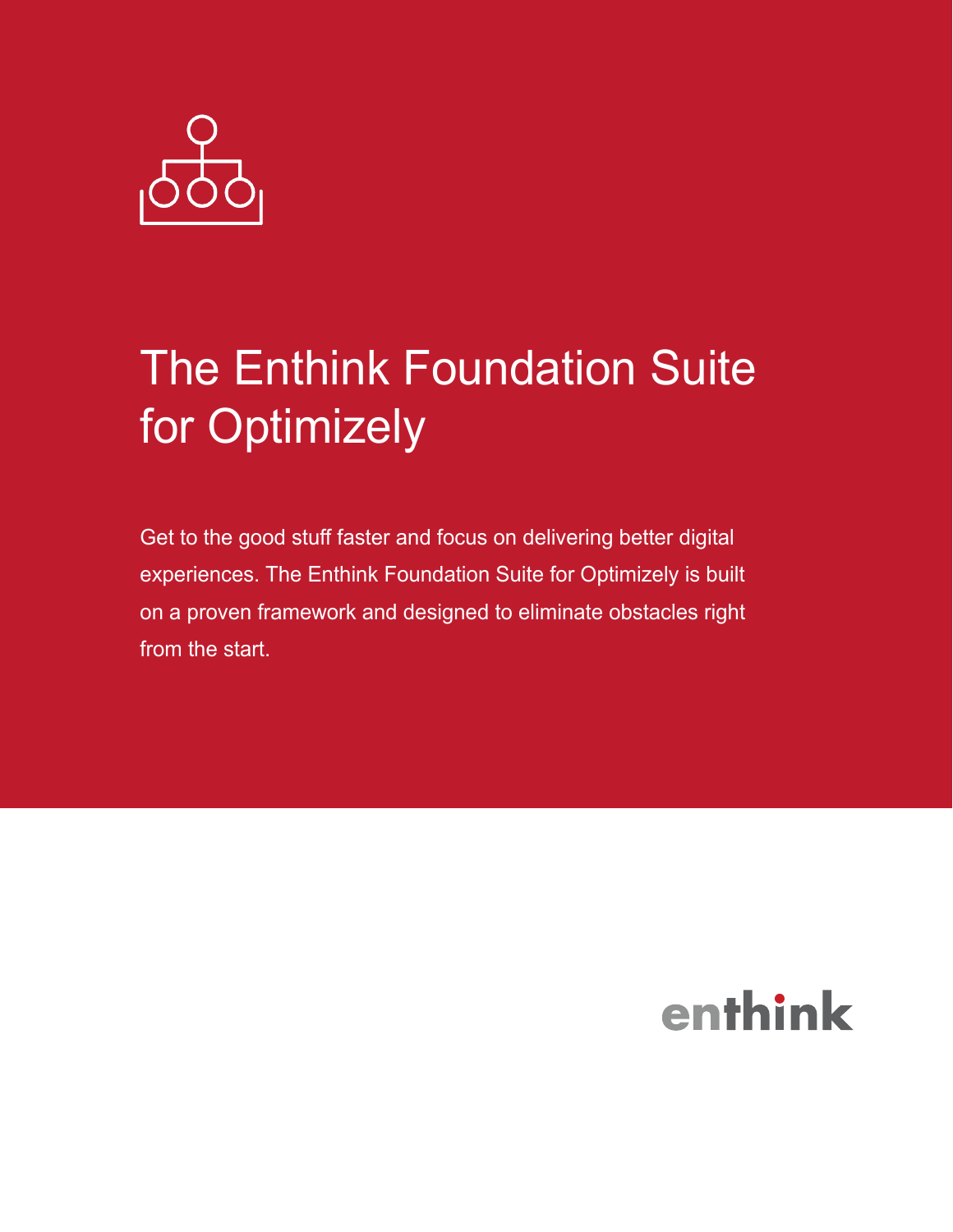

### GET TO THE GOOD STUFF FASTER!

*Begin reaping the benefits of creating, managing, and optimizing your online customer experiences to get, keep and grow relationships with your customers, partners, suppliers and employees.*

One of the biggest obstacles standing in the way of implementing a new content management system is the time investment needed to plan and resource effectively. The Foundation Suite for Optimizely provides a seamless solution which delivers better benefits to efficiently manage your customers' online experience and get to the good stuff faster. The good stuff is what makes your message stand out and adds value. Start by focusing on creating stronger online experience, thus enabling you to build a greater digital experience for your customers online presence.

Our approach augments your ability to rapidly customize. Enthink can quickly and easily develop styles and components while marketing and business leaders are able to focus on evolving and enhancing user online experiences and designs.

We have developed proven methods to organize, create, capture and distribute knowledge to ensure its availability for your users. Your team is trained to utilize the Foundation Suite for Optimizely solution so that they can create a targeted online presence. Take advantage of this by deploying your site as is and focus on adding new features as needed. Expand and create in ways you never thought possible and start to reap the benefits of creating, managing, and optimizing your online customer experiences.

Ensure your unique requirements are met by leveraging any combination of the Enthink Foundation Suite valueadded services. These services can also be added at any time during the evolution of your project. Services include heuristic evaluation, third-party integration, personalization, user experience design, standardize and develop HTML, e-commerce, campaign and marketing automation.



#### ENTHINK'S **VALUE-ADDED** SERVICES

AND MORE!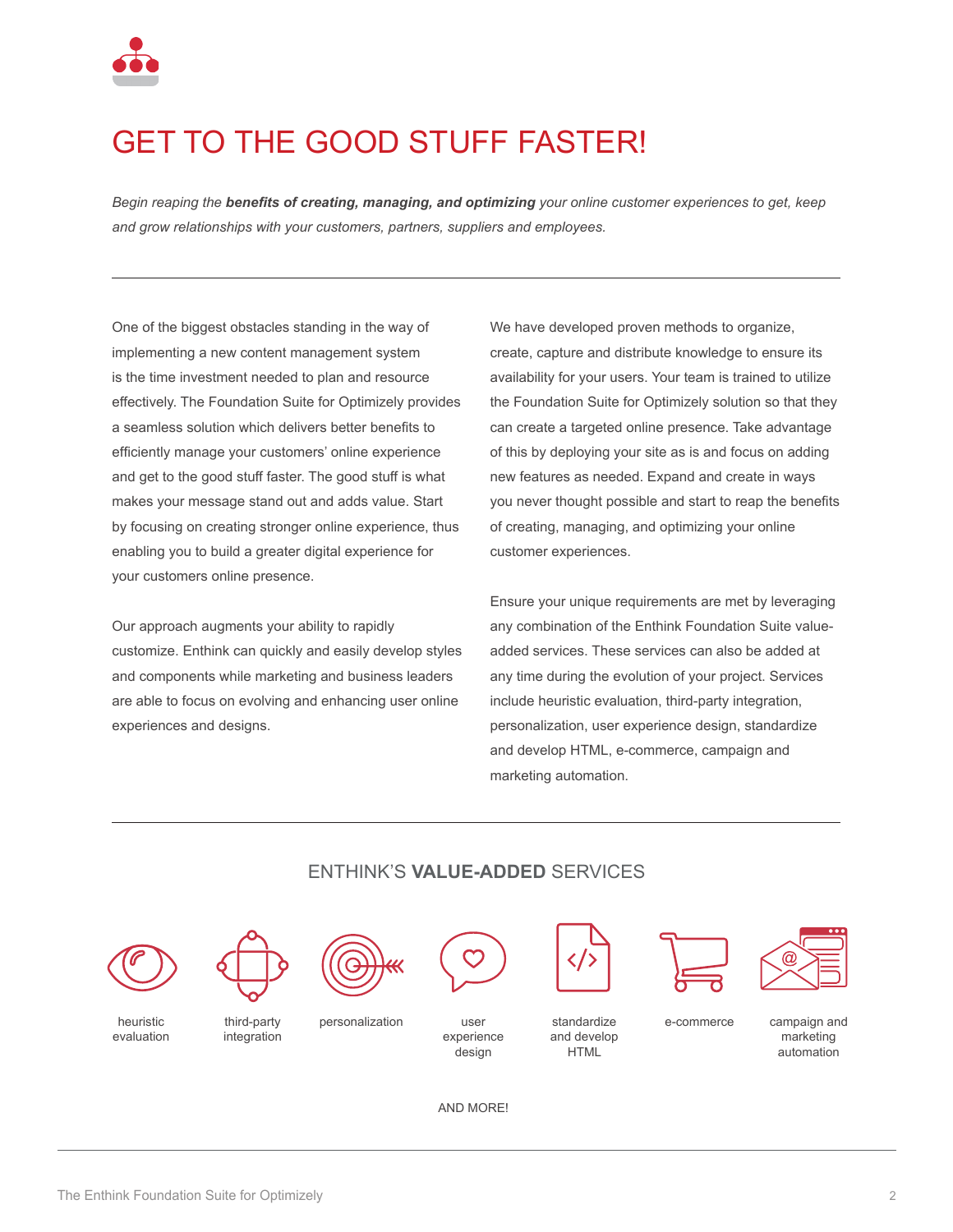

### MAKING DIGITAL EASY

*Realize the power of providing online customer experiences to build brand, drive demand and extend reach with Enthink's Foundation Suite for Optimizely.*



Time and resources are a critical element in developing your online presence. **Take advantage of our best practices** to avoid common obstacles standing in the way of implementing a new content management system.



#### NO SURPRISES WITH **FIXED PRICING**

The concept is simple. **Our fixed price strategy minimizes customer uncertainty** and offers stability while eliminating charges that inevitably drive up the cost of any project. Thanks to our years of experience and expertise, we have developed a strategy that allows for a predictable budget for your project.



#### PEACE OF MIND IS **FREE**

You have other things to worry about. Our ground breaking service offering **includes a free project review** to determine the best way forward for your project. Once up and running you can continue to evolve and grow with monthly maintenance and support.



#### **CUSTOMIZED** INDUSTRY VERTICALS

Using our best practices, we have **developed several focused and customizable vertical sites** to aid getting your message online quicker and easier, allowing you to focus on evolving and growing your digital strategy. These include B2B, health, financial, education, government, B2C, and more.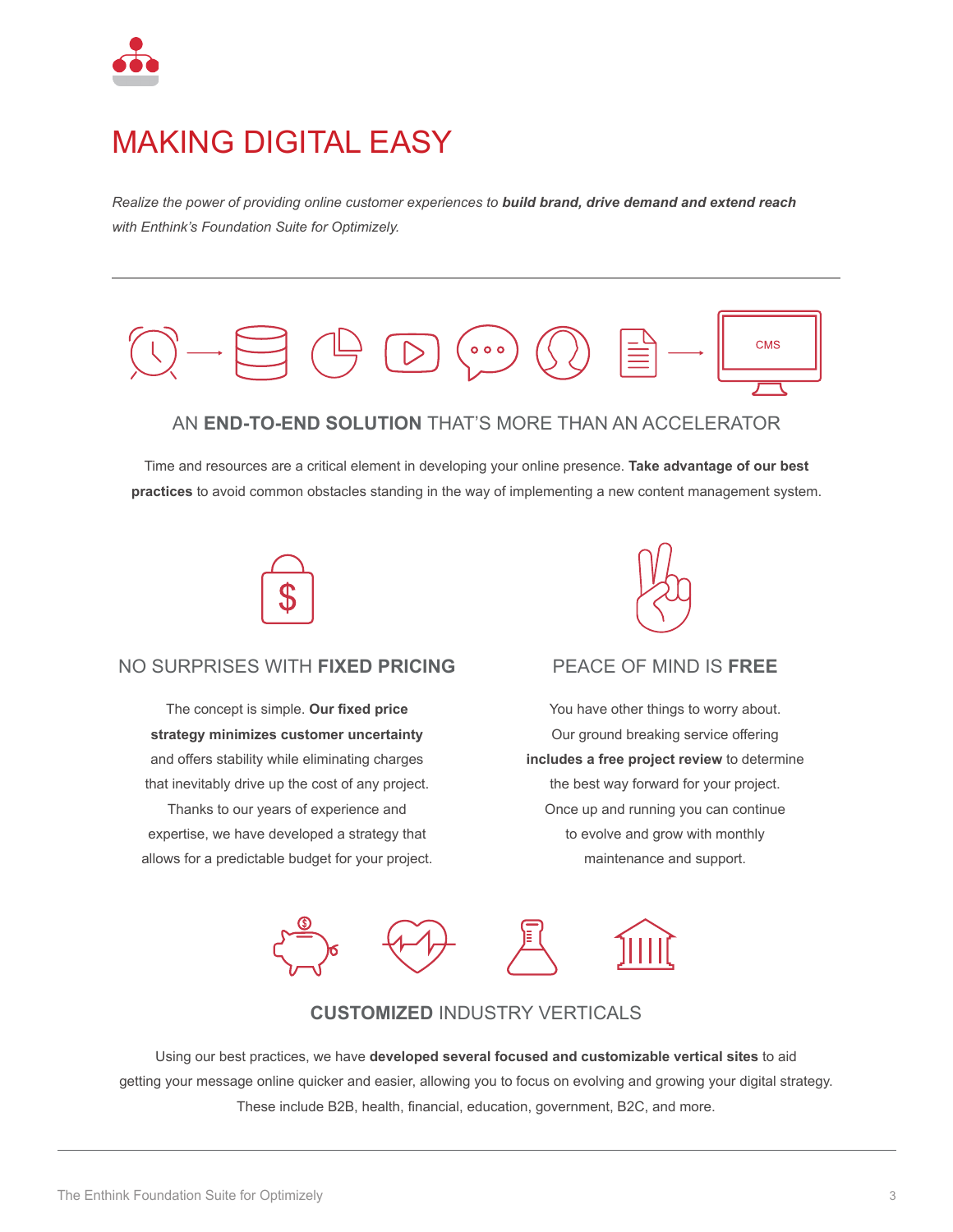

### EVOLVE AND GROW

*You can continue to evolve and grow your digital strategy by building on the Foundation Suite for* Optimizely *project and apply best practices passed on by our experts.* 





**DESIGN** IMPACT

We think about how **design impacts your ability to do business**, including page layouts and templates. This allows you to optimize your online presence.



The included components can be customized with your brand identity to **support your company's digital marketing initiatives**.





### **DESIGN** REFRESH

We apply a **design review of the project standards and user experiences**. This is accomplished while reviewing business and user requirements such as site structure, navigation and document functionality.



The Enthink Foundation Suite for Optimizely **supports multiple sites as well as child sites**. Take advantage of the structure of the parent site by passing it along to the child site. For instance, you can keep the theme from the parent site and adjust the colors within the child site.